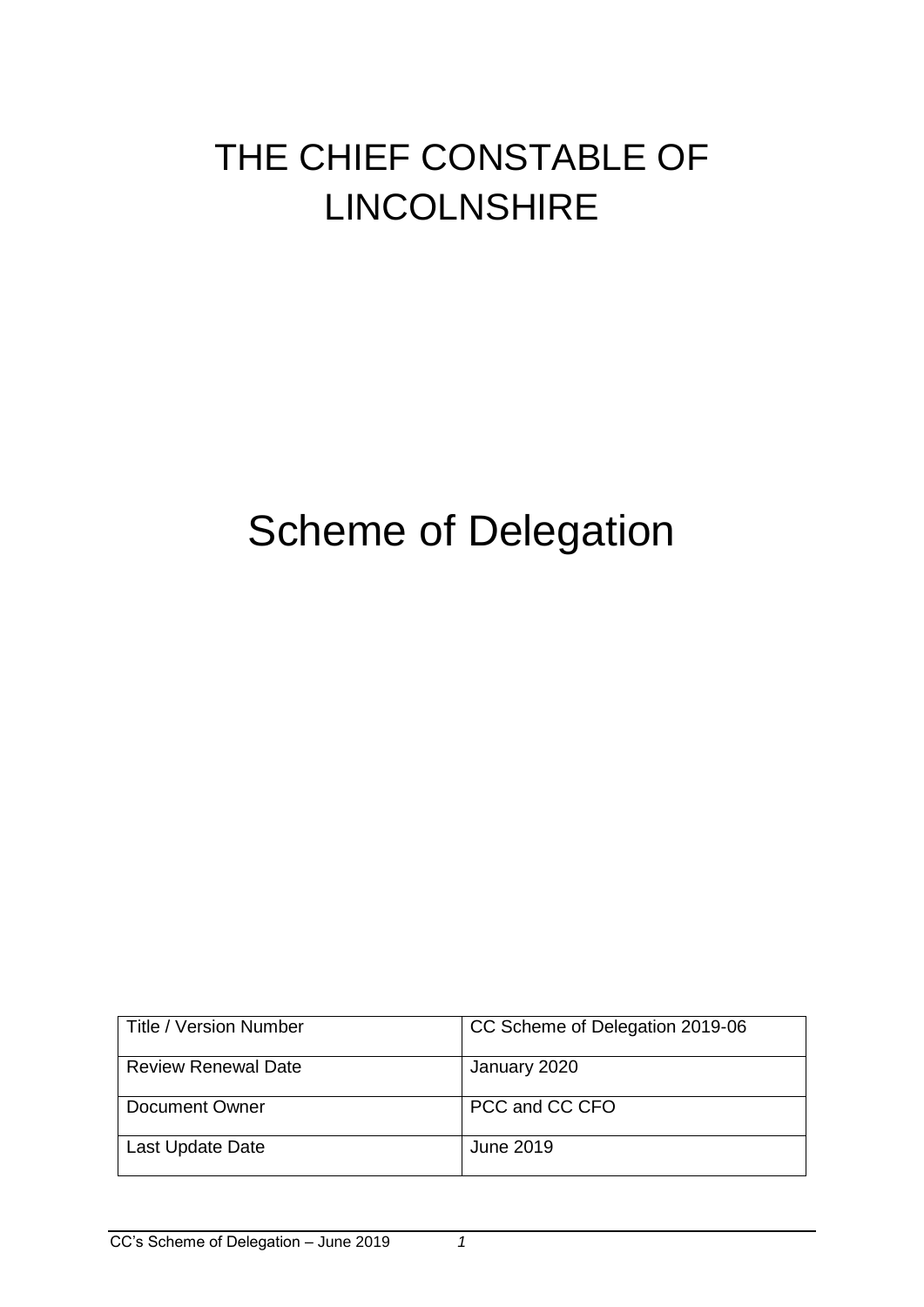### **LIST OF CONTENTS**

|                 | DEVELOPMENT AND REVIEW OF THE POLICY FRAMEWORK 10                |  |
|-----------------|------------------------------------------------------------------|--|
| PF <sub>1</sub> |                                                                  |  |
| PF <sub>2</sub> |                                                                  |  |
| PF <sub>3</sub> |                                                                  |  |
| PF4             |                                                                  |  |
| PF <sub>5</sub> | OTHER PLANS AND STRATEGIES COMPRISING THE POLICY FRAMEWORK 11    |  |
| PF <sub>6</sub> |                                                                  |  |
|                 | <b>MANAGEMENT OF HUMAN RESOURCES AND DESIGNATED FUNCTIONS 13</b> |  |
|                 |                                                                  |  |
| HR 1            | FUNCTIONS DESIGNATED TO THE DEPUTY CHIEF CONSTABLE  13           |  |
|                 |                                                                  |  |
| HR <sub>2</sub> | FUNCTIONS DESIGNATED TO THE FORCE CHIEF FINANCE OFFICER  13      |  |
| HR <sub>3</sub> |                                                                  |  |
| HR4             |                                                                  |  |
|                 |                                                                  |  |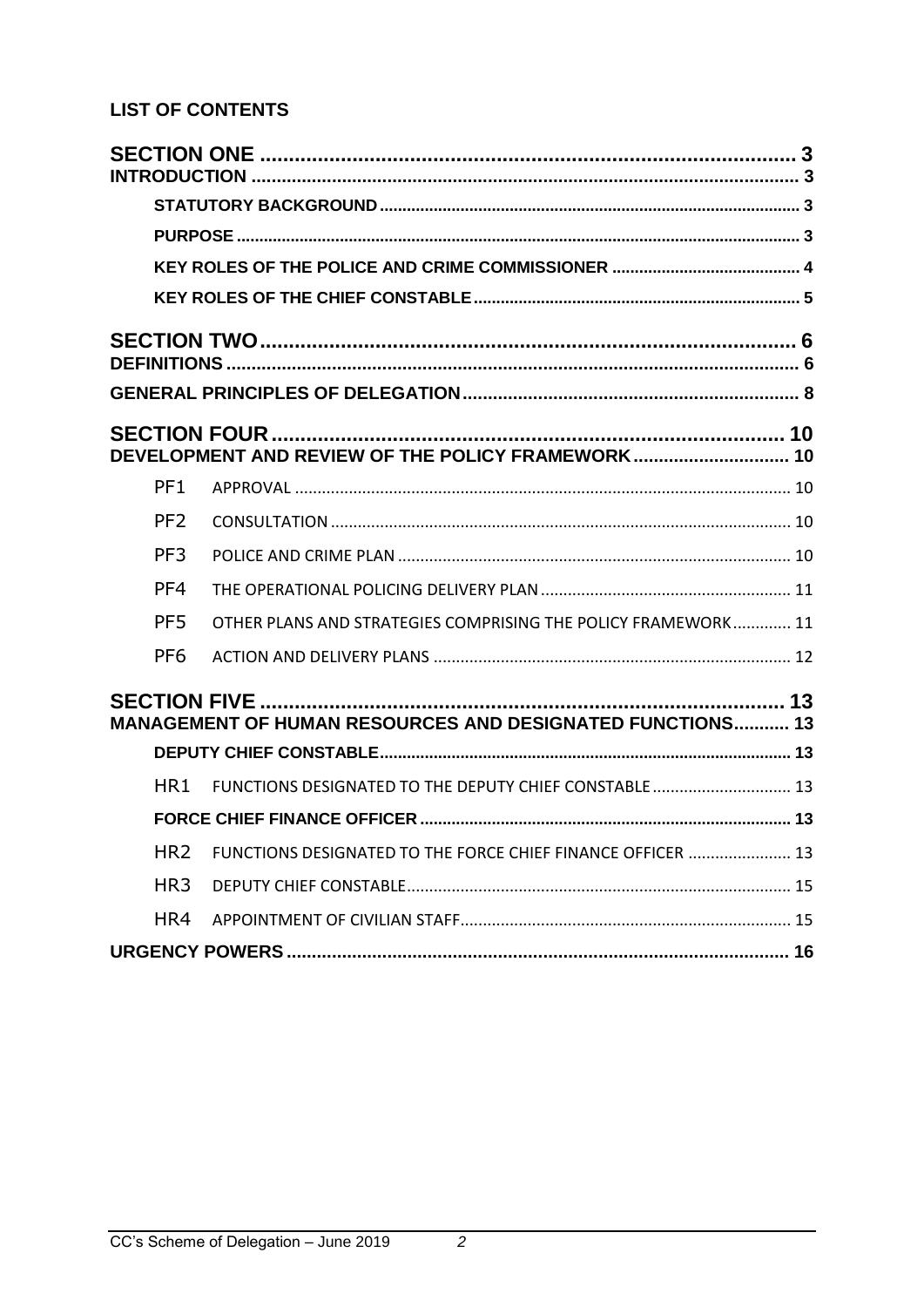#### <span id="page-2-1"></span><span id="page-2-0"></span>**SECTION ONE INTRODUCTION**

#### <span id="page-2-2"></span>**STATUTORY BACKGROUND**

- 1.1. The Police Reform and Social Responsibility Act 2011 ("the Act") makes provision about the administration and governance of police forces. The Act charges the Chief Constable with exercising the power of direction and control in such a way as is reasonable to assist the Police and Crime Commissioner to exercise his/her functions.
- 1.2. Section 2.3 of the Act makes provision for the creation of the Chief Constable as a corporation sole. In Lincolnshire, this corporation sole will be known as "The Chief Constable of Lincolnshire".
- 1.3. The Policing Protocol Order 2011 sets out how the new policing governance arrangements will work. It clarifies the role and responsibilities of Police and Crime Commissioners, Chief Constables and Police and Crime Panels. It outlines what these bodies are expected to do and how they should work together to fight crime and improve policing.
- 1.4. The Financial Management Code of Practice (FMCP) is issued under section 7 of the Police Reform and Social Responsibility Act 2011. Chief Constables must have regard to this code in carrying out their functions.

#### <span id="page-2-3"></span>**PURPOSE**

- 1.5. This Scheme of Delegation forms part of a four document set making up the full Scheme of Arrangements for the discharge of functions of the Police and Crime Commissioner and Chief Constable. The four documents are:
	- Scheme of Consent
	- Financial, Contract and Procurement Regulations
	- Police and Crime Commissioner's Scheme of Delegation
	- Chief Constable's Scheme of Delegation
- 1.6. All powers given to the Deputy Chief Constable and Force Chief Finance Officer within this scheme are delegated and not consented and may be limited or removed by the Chief Constable at any time.
- 1.7. This scheme provides a framework which makes sure the business is carried out efficiently, ensuring that decisions are not unnecessarily delayed.
- 1.8. The Commissioner's approval of this Scheme of Delegation will be written into his/her Scheme of Consent.
- 1.9. The Commissioner may set out reporting arrangements on any authorised powers.
- 1.10. Powers are given to the Chief Constable by laws, orders, rules or regulations. Also, national conditions of employment give powers to the Commissioner or the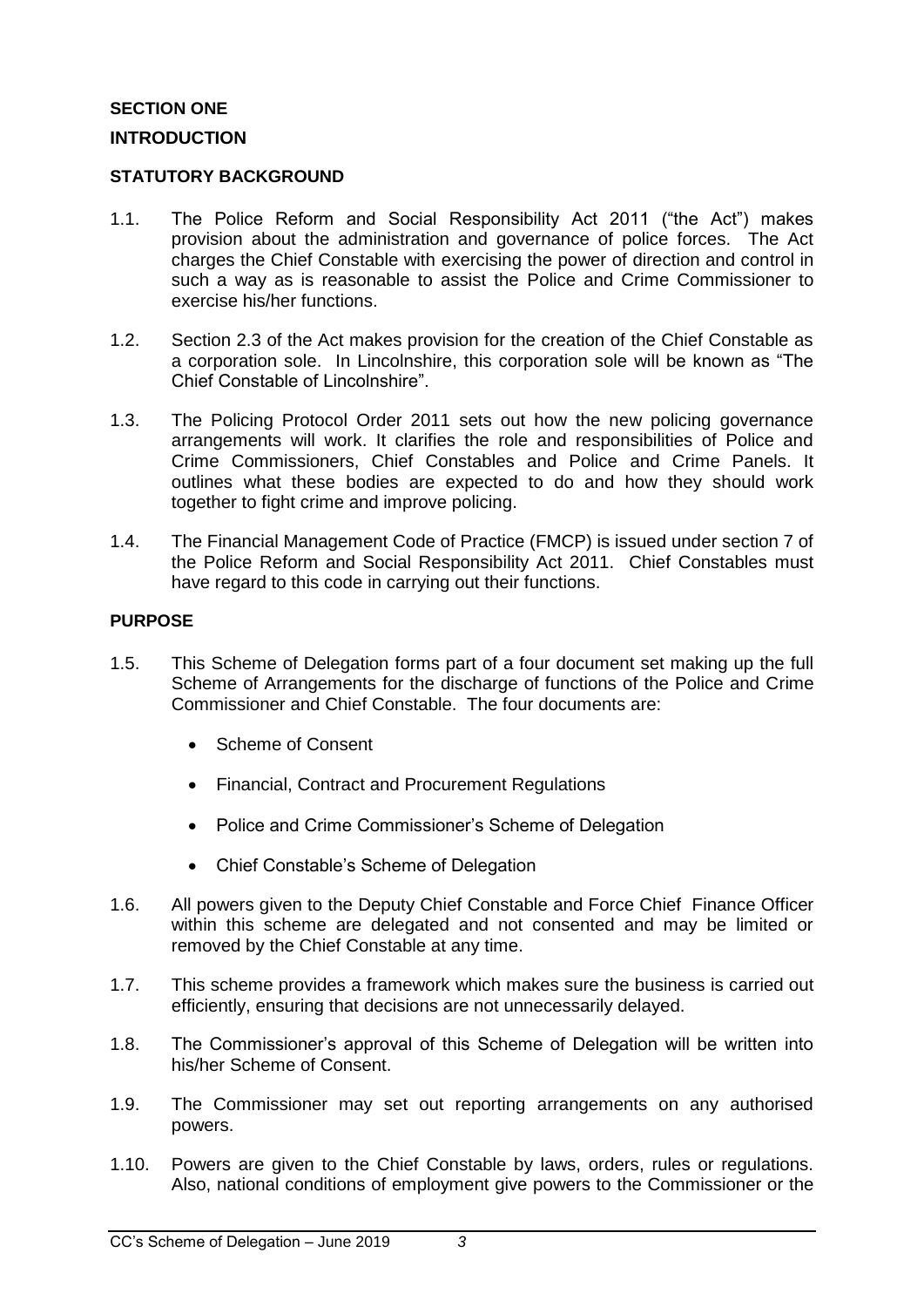Chief Constable or, as in the case of police regulations, the Secretary of State for the Home Department.

1.11. The powers given to the professional officers should be exercised in line with the Chief Constable's and Commissioner's delegation, consent, the law, and also policies, procedures, plans, strategies and budgets. This scheme does not identify all the statutory duties which are contained in specific laws and regulations.

#### <span id="page-3-0"></span>**KEY ROLES OF THE POLICE AND CRIME COMMISSIONER**

- 1.12. The key roles of the Commissioner are to:
	- provide an efficient and effective police service for the area;
	- set the budget, and the precept, and allocate funds to the Chief Constable;
	- appoint and,if necessary dismiss the Chief Constable;
	- hold the Chief Constable to account on behalf of the people of Lincolnshire, ensuring they have regard to the Police and Crime Plan and the Strategic Policing Requirement;
	- set the strategic direction and objectives of Lincolnshire Police through the Police and Crime Plan, monitoring the performance of the force against the agreed priorities;
	- scrutinise, support and challenge overall performance of the force;
	- make crime and disorder reduction grants;
	- produce an annual report;
	- have regard to statutory responsibilities e.g.Freedom of Information Act 2000, and all human rights and equality laws;
	- maintain an effective 'independent custody visiting scheme' for monitoring facilities for people being held in custody;
	- provide the local link between the police and communities, working to translate the legitimate desires and aspirations of the public into action;
	- commission Victims' Services
- 1.13. The Commissioner will receive all funding, including the government grant and precept, and other sources of income (including that received in payment for policing of events), related to policing and crime reduction. All funding for the force must come via the Commissioner. How this money is allocated will be decided by the Commissioner in consultation with the Chief Constable, or in accordance with any grant terms.
- 1.14. The Police and Crime Panel have responsibility to scrutinise the Police and Crime Commissioner's decisions. This responsibility does not extend to the Chief Constable, who is accountable to the Police and Crime Commissioner.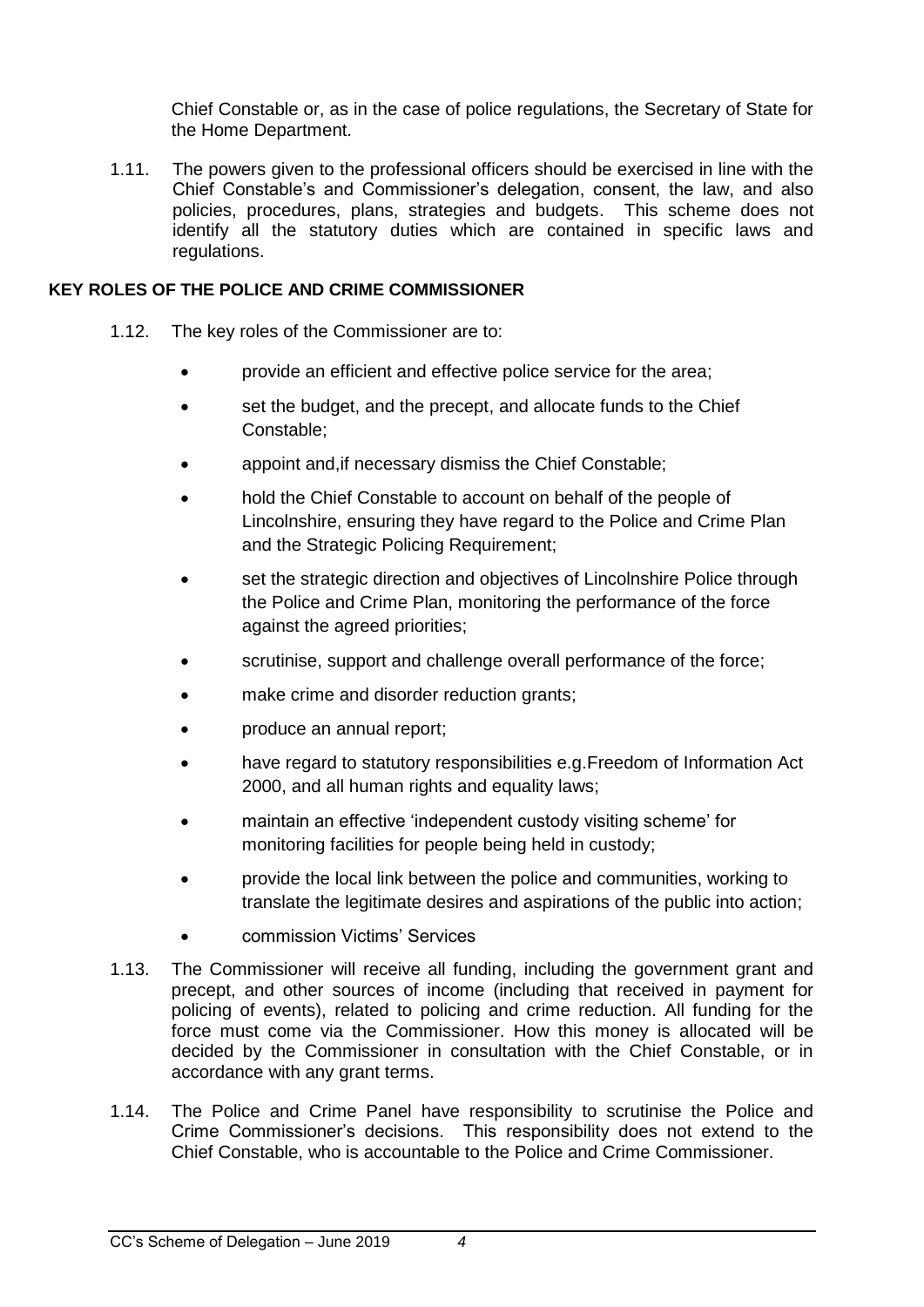- 1.15. The Commissioner may appoint a deputy to exercise his/her functions, with the exception of those which cannot be delegated.
- 1.16. The Commissioner will be responsible for handling complaints and conduct matters in relation to the Chief Constable, monitoring complaints against all other police officers and police staff, and complying with the requirements of the Independent Police Complaints Commission.
- 1.17. The Commissioner is the legal contracting body owning all the assets and liabilities, with the responsibility for the financial administration of his/her office, including all borrowing limits.
- 1.18. The Chief Constable is responsible for the financial administration of the force through the appointment of the Force Chief Finance Officer.

#### <span id="page-4-0"></span>**KEY ROLES OF THE CHIEF CONSTABLE**

- 1.19. The key roles of the Chief Constable are to:
	- Maintain the Queen's peace and have direction and control over the force's officers and staff.
	- Be accountable for the exercise of police powers, and to the Commissioner for the delivery of efficient and effective policing, and management of resources and expenditure by the police force.
	- Carry out his/her functions in accordance with the formal consents as detailed in the Scheme of Consent.
- 1.20. The Chief Constable will appoint a deputy to exercise his/her functions, with the exception of those which cannot be delegated. The Commissioner must be consulted prior to confirmation of such appointment.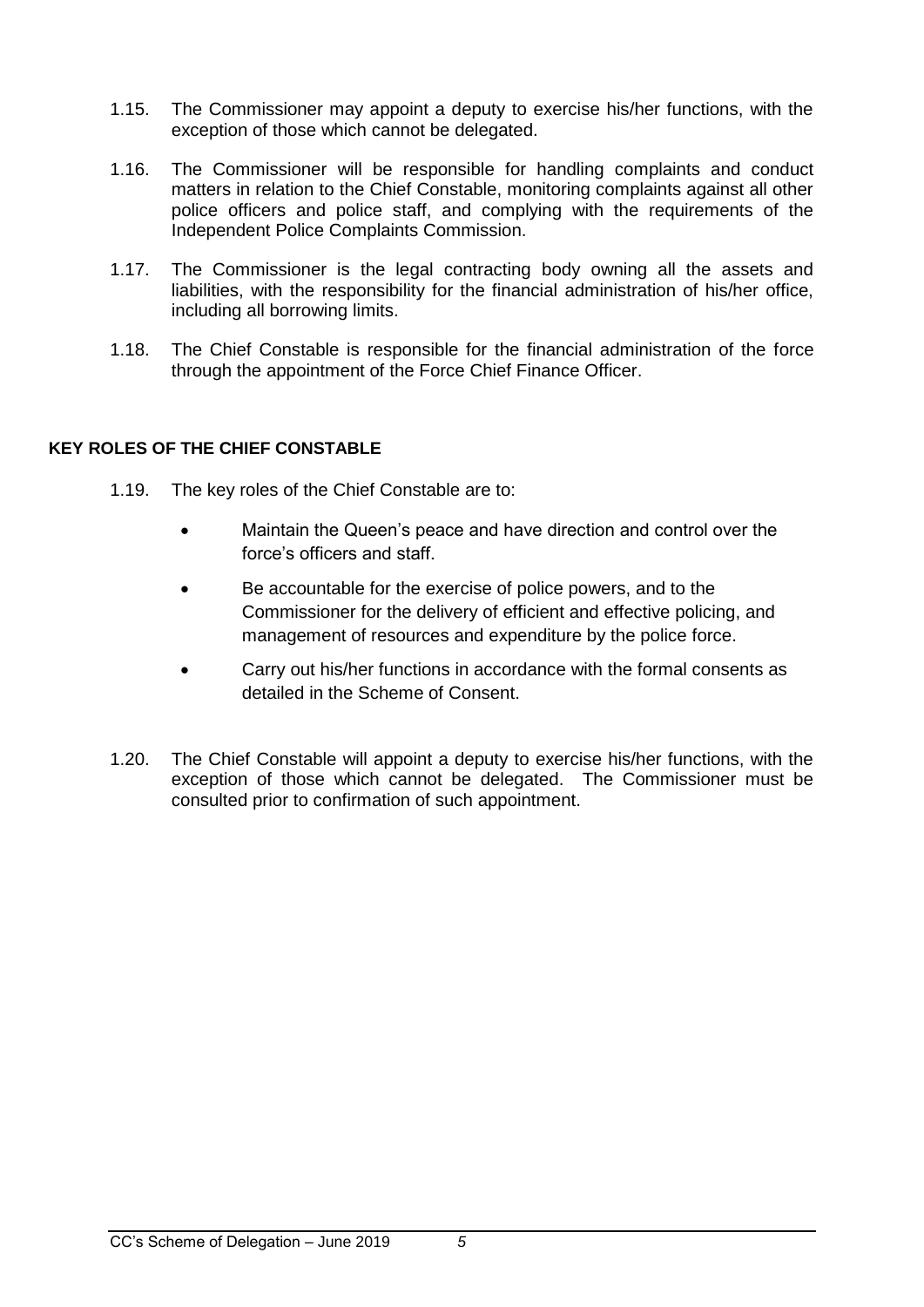#### <span id="page-5-1"></span><span id="page-5-0"></span>**SECTION TWO DEFINITIONS**

- 1.21. "**The Budget**" means the Annual Revenue Budget and capital programmes prepared and approved in accordance with Section FR11of this Scheme
- 1.22. **"CFO"** means Chief Finance Officer
- 1.23. "**Chief Constable**" means the person appointed under Section 2 of the Police Reform and Social Responsibility Act 2011 with responsibility for the direction and control of Lincolnshire Police Force
- 1.24. "**Force Chief Finance Officer**" means the person responsible to the Chief Constable for financial management within the Force and who is charged with the duties of a chief finance officer as set out in Sections 111 to 116 of the Local Government Finance Act 1988 and paragraph 4 of Schedule 2 and paragraph 1 of Schedule 4 to the Police Reform and Social Responsibility Act 2011
- 1.25. "**Chief Executive**" means the person appointed as head of the PCC's staff with responsibility for its general administration and as defined by the Police Reform and Social Responsibility Act 2011
- 1.26. "**Chief Officer**" means the Chief Constable, the Deputy Chief Constable, Assistant Chief Constable, Assistant Chief Officer or Force Chief Finance Officer.
- 1.27. **"Commissioner**" means the police and crime commissioner for Lincolnshire.
- 1.28. **"Commissioner's Chief Finance Officer"** means the person responsible to the Commissioner for financial management within the Office of the Commissioner and who is charged with the duties of a chief finance officer as set out in Sections 111 to 116 of the Local Government Finance Act 1988 and paragraph 6 of Schedule 1 to the Police Reform and Social Responsibility Act 2011
- 1.29. "**Force**" means those working under the direction and control of the Chief Constable as set out in Section 15 of the Police Act 1996. It includes both Police Officers and Police Staff, which goes beyond the legal definition of a Force but is used for the sake of brevity and simplicity.
- 1.30. "**Monitoring Officer**" means the Chief Executive who is designated as Monitoring Officer by Schedule 16 of the Police Reform and Social Responsibility Act 2011 and in accordance with Section 5(1C) of the Local Government & Housing Act 1989.
- 1.31. "**Office of the Police and Crime Commissioner**" means the staff employed directly by the Commissioner to carry out managerial, administrative and support work on his/her behalf and managed by the Chief Executive. The abbreviation OPCC may also be used.
- 1.32. **"Officer"** means any person to whom the Chief Constable or Commissioner authorises to act on their behalf.
- 1.33. "**Police and Crime Panel**" means the panel established by Section 28 of the Police Reform & Social Responsibility Act 2011 to support the effective exercise of the functions of the Police & Crime Commissioner.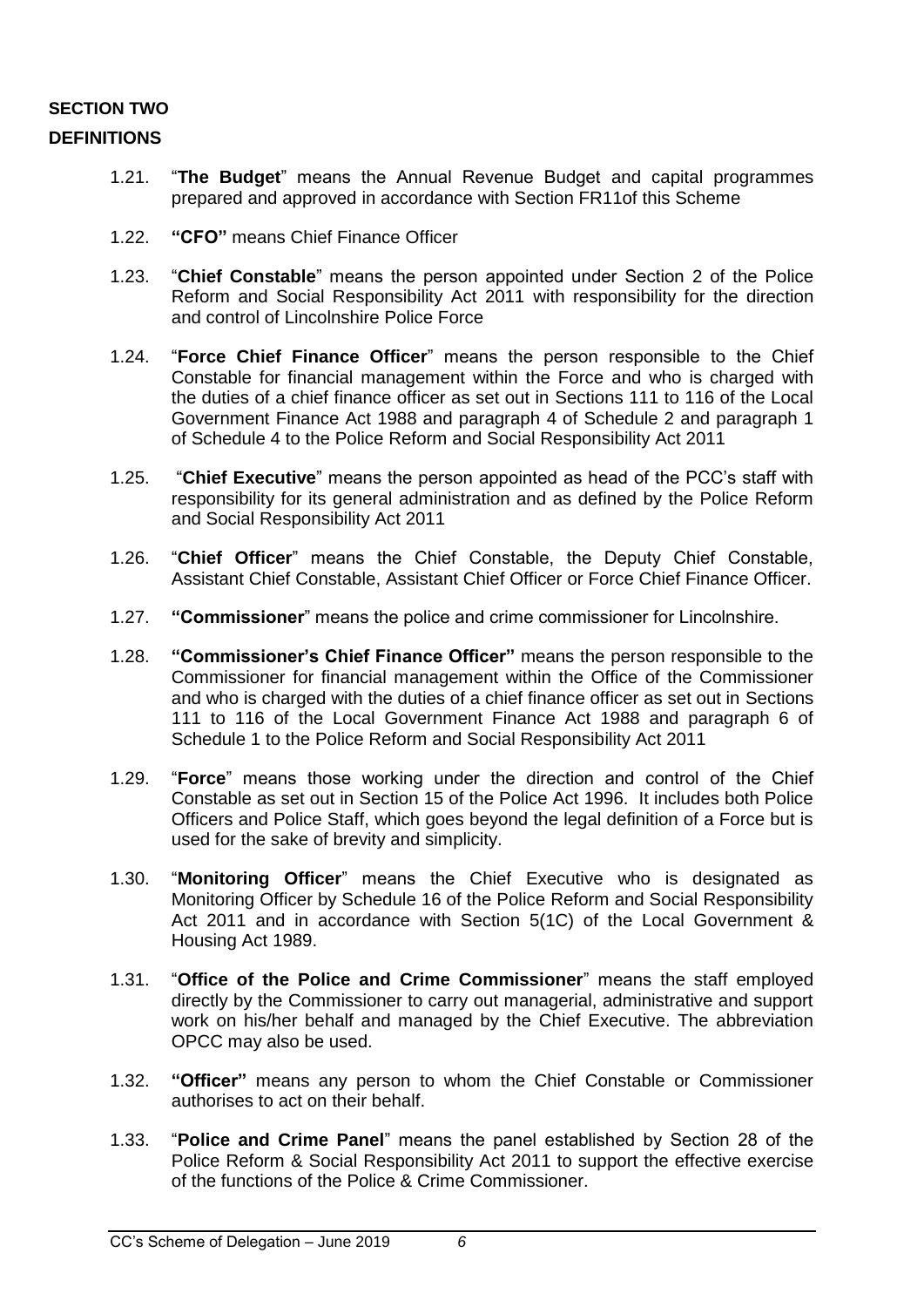- 1.34. "**Police Officers**" means all police officers appointed in accordance with the Police Regulations.
- 1.35. "**Police Staff**" means all civilian support staff appointed on the terms and conditions agreed by the Police Support Staff Council.
- 1.36. "**Policy Framework**" means
	- The Police and Crime Plan;
	- the Financial Strategy incorporating the Reserves Strategy and Medium Term Financial Plan
	- the People Strategy;
	- the ICT Strategy;
	- the Treasury Management Strategy;
	- the Capital Strategy;
	- The Asset Strategy.
	- Any other plans and strategies which are expressed to form part of the Policy Framework.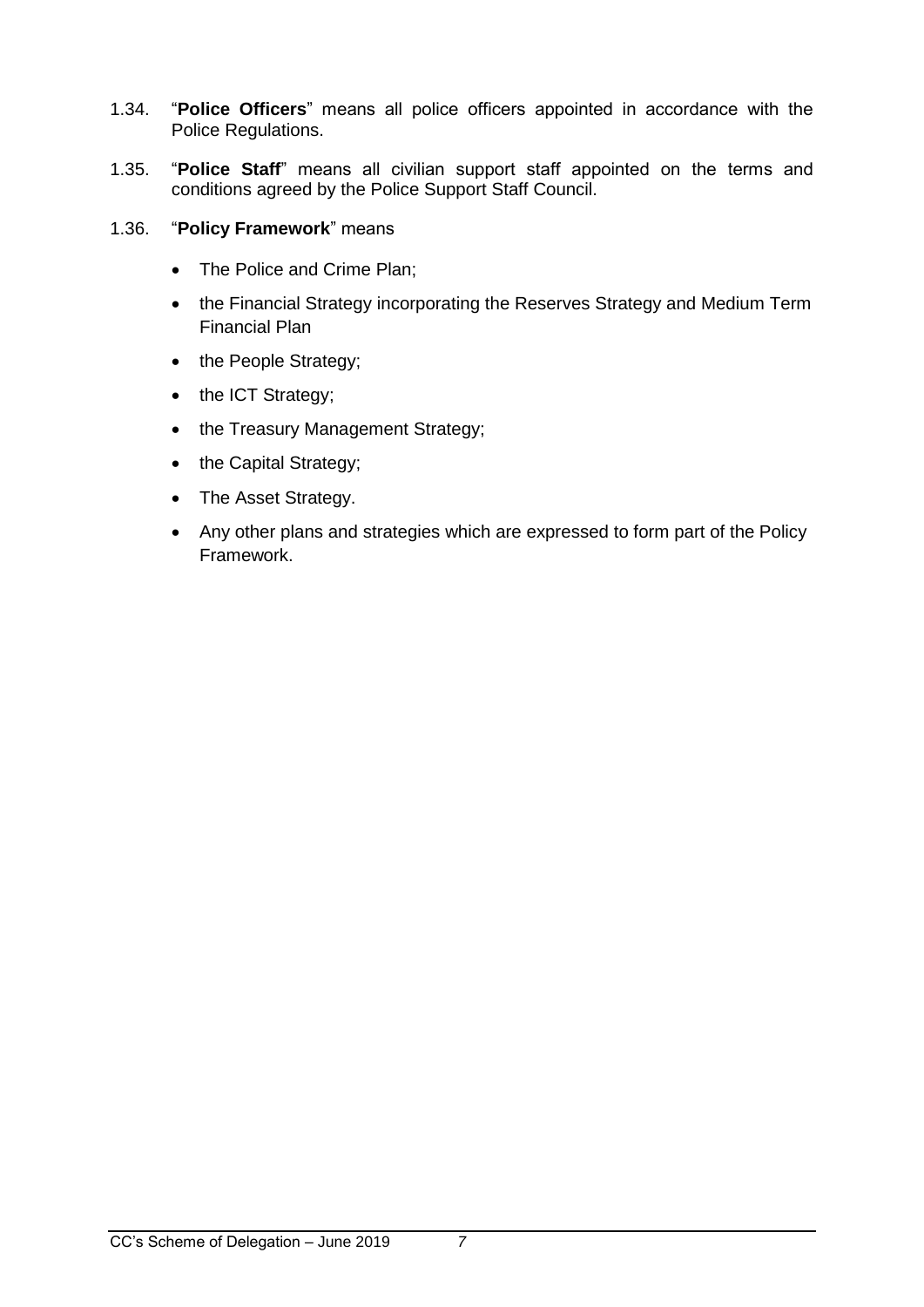#### **SECTION THREE**

#### <span id="page-7-0"></span>**GENERAL PRINCIPLES OF DELEGATION**

- **GPD1** The powers delegated and/or designated to the Deputy Chief Constable and Force Chief Finance Officer shall be exercised in accordance with:
	- All relevant legislation;
	- The Budget:
	- The Policy Framework;
	- All relevant provisions of this Scheme;
	- All other policies, principles, procedures, precedents, plans, strategies and budgets of the Commissioner as may be current from time to time.
- **GPD2** The Commissioner may require that a specific matter be referred to him/her for decision and not dealt with by an officer under delegated powers.
- **GPD3** The scheme does not attempt to list all matters which form part of everyday management responsibilities.
- **GPD4** The delegation of powers to officers under this scheme does not prevent an officer from referring a matter to the Commissioner for decision if the officer wishes or considers it appropriate. In particular the Commissioner requires officers to draw to his/her attention sensitive issues or any matter which may have a significant financial implication.
- **GPD5** The Deputy Chief Constable or Force Chief Finance Officer, when considering a professional or technical matter that is also within the sphere of competence of the other officer, must consult with that officer before authorising the action.
- **GPD6** Any reference in this scheme to any Statute or Statutory Instrument or any Section or Regulation thereof shall also be to the same as at any time amended or where such Act, Instrument, Section or Regulation has been replaced, consolidated or re-enacted, with or without amendment, such reference shall be to the provisions of the replacing, consolidating or reenacting Statute or Instrument.
- **GPD7** All decisions made by officers under powers delegated to them by the Chief Constable shall be properly documented and available for inspection.
- **GPD8** Except where the context otherwise requires, references in this document to the Deputy Chief Constable and Force Chief Finance Officer shall include such other officers as may be authorised by them to act on their behalf.
- **GPD9** The Deputy Chief Constable and Force Chief Finance Officer shall maintain a record of those officers authorised to act on their behalf.
- **GPD10** The Chief Constable shall be responsible for ensuring that the provisions and obligations of this scheme are properly drawn to the attention of members of staff under his/her employ.
- **GPD11** The Force Chief Finance Officer has statutory powers and duties relating to their position, and therefore does not rely on matters being delegated to them to carry these out.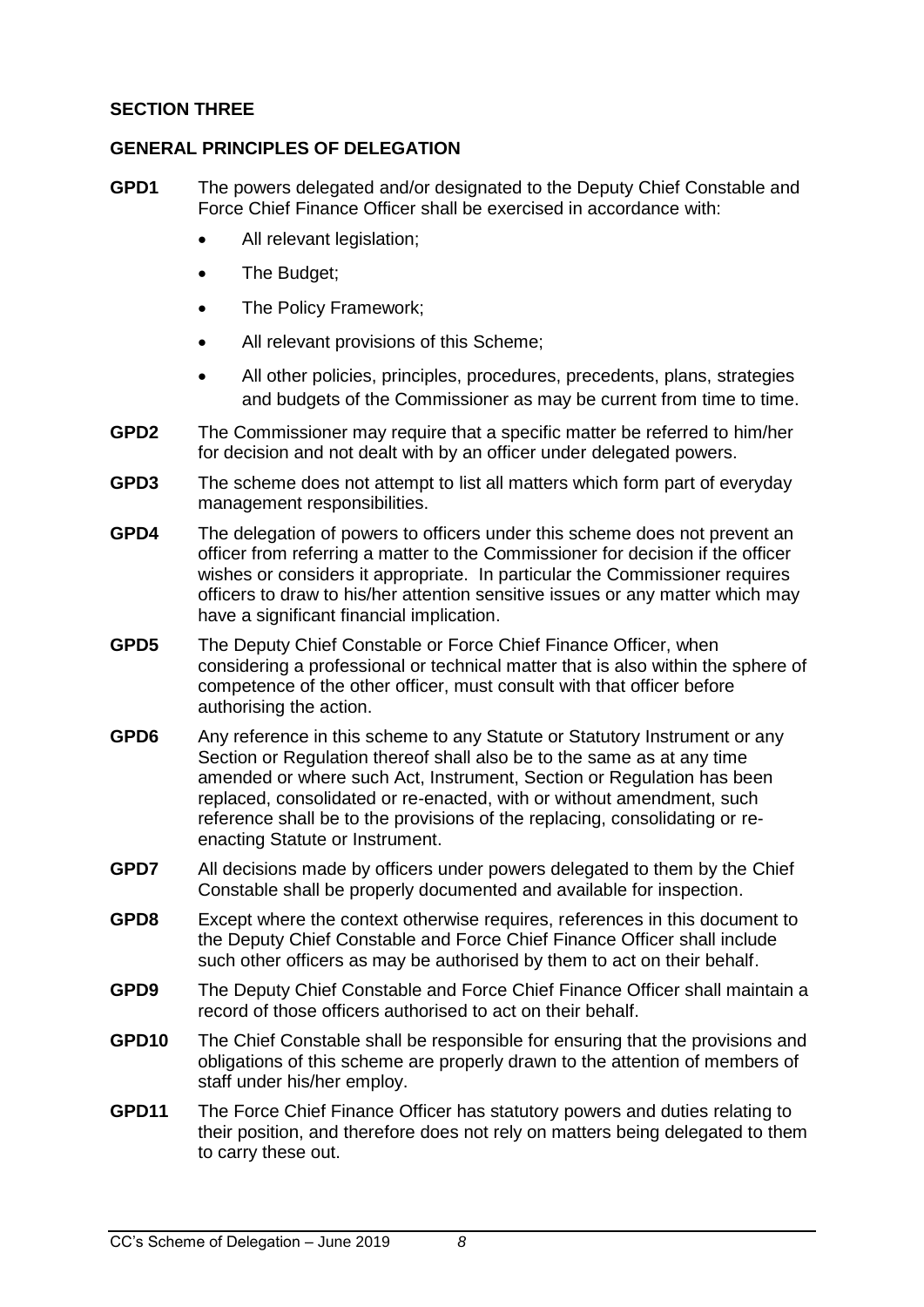- **GPD12** The scheme provides an officer with the legal power to carry out duties of the Chief Constable. In carrying out these duties the officer must comply with all other statutory and regulatory requirements and relevant professional guidance including:
	- The Police Reform and Social Responsibility Act 2011 and other relevant legislation issued under this Act.
	- Financial Regulations
	- Home Office Financial Management Code of Practice
	- CIPFA statement on the role of the CFO of the Chief Constable
	- Contract Regulations
	- The Commissioner's governance framework
	- The Commissioner's and Lincolnshire Police's employment policies and procedures.
	- The Data Protection Act 1998 and the Freedom of Information Act 2000
	- Health and Safety at Work legislation and codes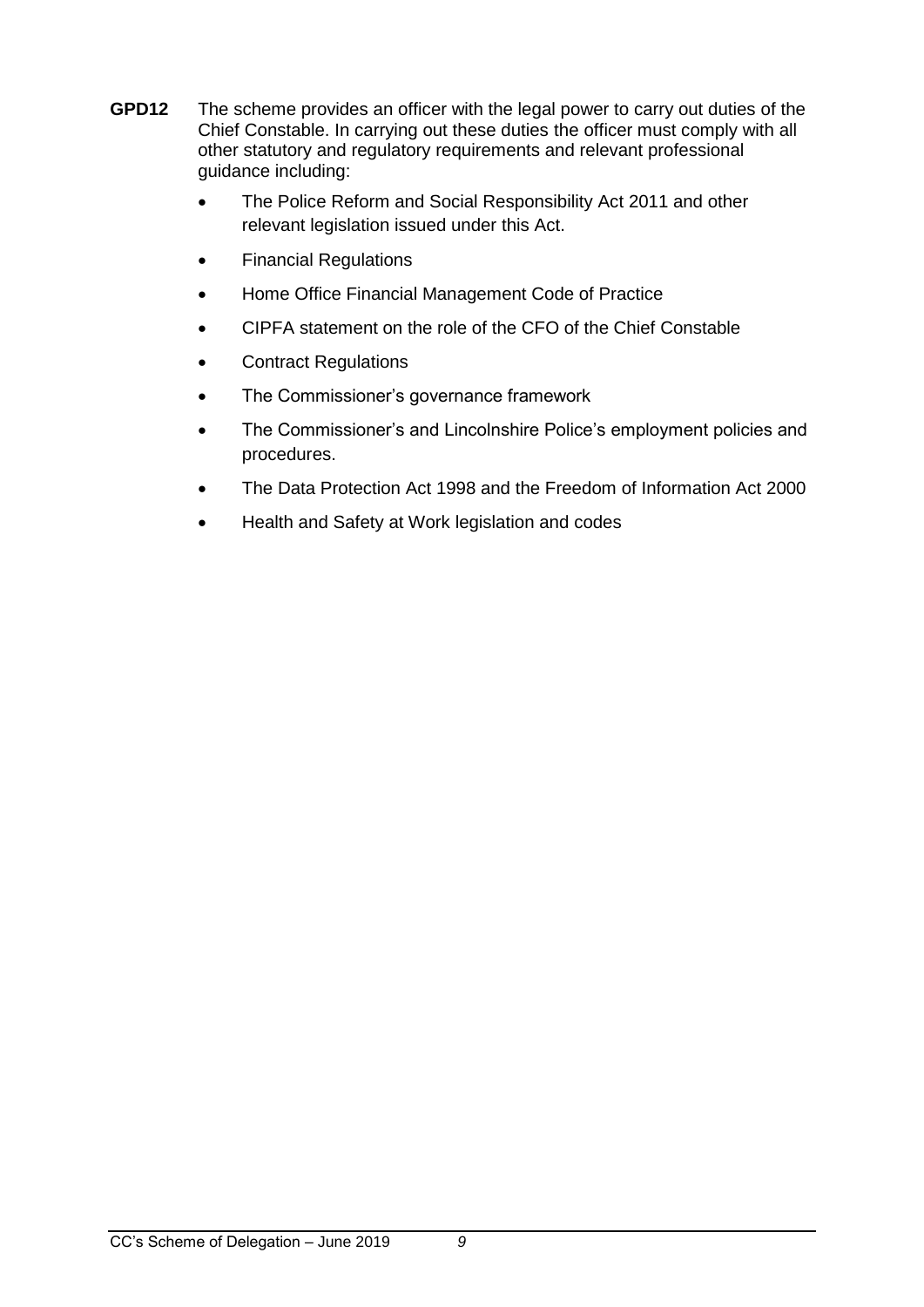#### <span id="page-9-0"></span>**SECTION FOUR**

#### <span id="page-9-1"></span>**DEVELOPMENT AND REVIEW OF THE POLICY FRAMEWORK**

#### <span id="page-9-2"></span>**PF1 APPROVAL**

PF1.1 The Commissioner will approve all strategies and plans comprising the Policy Framework.

#### <span id="page-9-3"></span>**PF2 CONSULTATION**

- PF2.1 In formulating or amending or updating any policy or document forming part of the Policy Framework the Commissioner and the Chief Constable shall have regard to any views expressed by the people within the Policing Area about matters concerning the policing of the Area.
- PF2.2 In accordance with Section 96 of the Police Act 1996 and Section 14 of the Police Reform and Social Responsibility Act 2011 the Commissioner shall make and from time to time review arrangements for obtaining the views of people in the Policing Area having consulted with the Chief Constable as to the arrangements that would be appropriate.

#### <span id="page-9-4"></span>**PF3 POLICE AND CRIME PLAN**

- PF3.1 In accordance with Section 5 of the Police Reform and Social Responsibility Act 2011, the Commissioner must issue a police and crime plan within the financial year in which each ordinary election is held.
- PF3.2 Before issuing such a plan the Commissioner must
	- prepare a draft of the plan,
	- consult with the Chief Constable in preparing the draft,
	- send the draft to the police and crime panel,
	- have regard to any report or recommendations made by the panel,
	- give the panel a response to any such report or recommendations, and
	- publish any such response.
- PF3.3 A police and crime plan must set out, in relation to the planning period
	- the Commissioner's police and crime objectives,
	- the policing of the area which the Chief Constable is to provide,
	- the financial and other resources the Commissioner is to provide to the Chief Constable for him to exercise his functions,
	- the means by which the chief constable will report to the Commissioner on the chief constable's provision of policing,
	- the means by which the chief constable's performance in providing policing will be measured;
	- the crime and disorder grants which the Commissioner is to make and any conditions of these.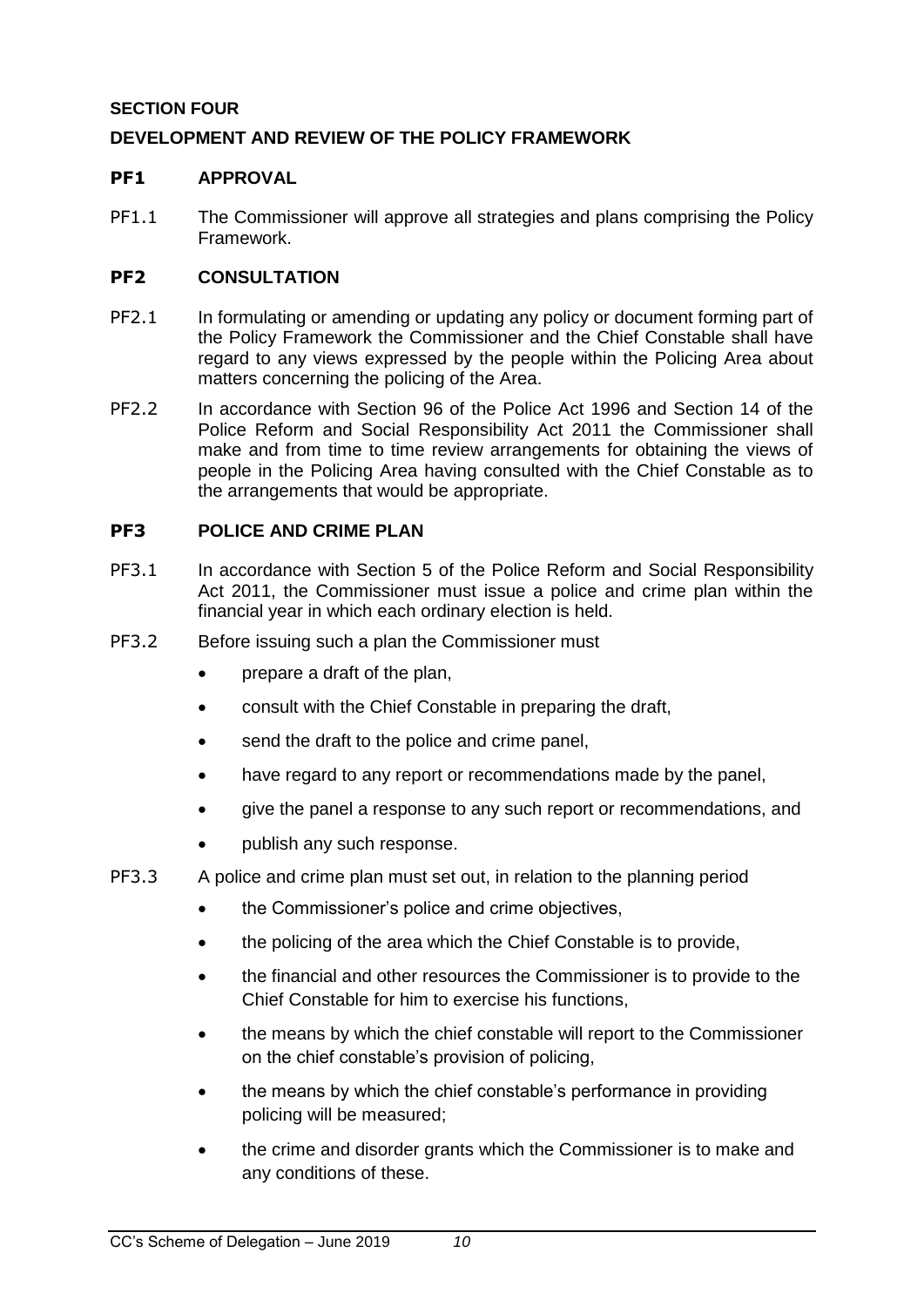PF3.4 The planning period begins with the day on which the plan is issued or takes effect and ends with the last day of the financial year in which the next ordinary election is expected to take place.

#### <span id="page-10-0"></span>**PF4 THE OPERATIONAL POLICING DELIVERY PLAN**

- PF4.1 The Chief Constable is required to issue an Operational Policing Delivery Plan in response to the Commissioner's Police and Crime Plan.
- PF4.2 Before issuing such a plan the Chief Constable must
	- prepare a draft of the plan,
	- consult with the Commissioner in preparing the draft.
- PF4.3 The Operational Policing Delivery Plan must set out, in relation to the planning period
	- the Chief Constable's interpretation of the Commissioner's police and crime objectives,
	- how the force will achieve the Commissioner's objectives,
	- how the force will work with partners, including regional and other forces, to achieve the Commissioner's objectives.
	- the means by which the Chief Constable will monitor performance against the objectives;
- PF4.4 The planning period begins with the day on which the plan is issued or takes effect and ends with the last day of the financial year.

#### <span id="page-10-1"></span>**PF5 OTHER PLANS AND STRATEGIES COMPRISING THE POLICY FRAMEWORK**

- <span id="page-10-2"></span>PF5.1 The Commissioner shall adopt the following non-statutory plans and strategies, namely:
	- Financial Strategy incorporating the Reserves Strategy and Medium Term Financial Plan the People Strategy;
	- the ICT Strategy;
	- the Treasury Management Strategy;
	- the Capital Strategy;
	- the Asset Strategy;
	- any other plans and strategies which are expressed to form part of the Policy Framework.
- PF5.2 Before adopting any of the plans and strategies listed in paragraph [PF5.1,](#page-10-2) the Commissioner shall consult with the Chief Constable.
- PF5.3 The contents of any non-statutory plan shall not purport to derogate from the Chief Constable's statutory powers and responsibilities for the direction and control of the Force.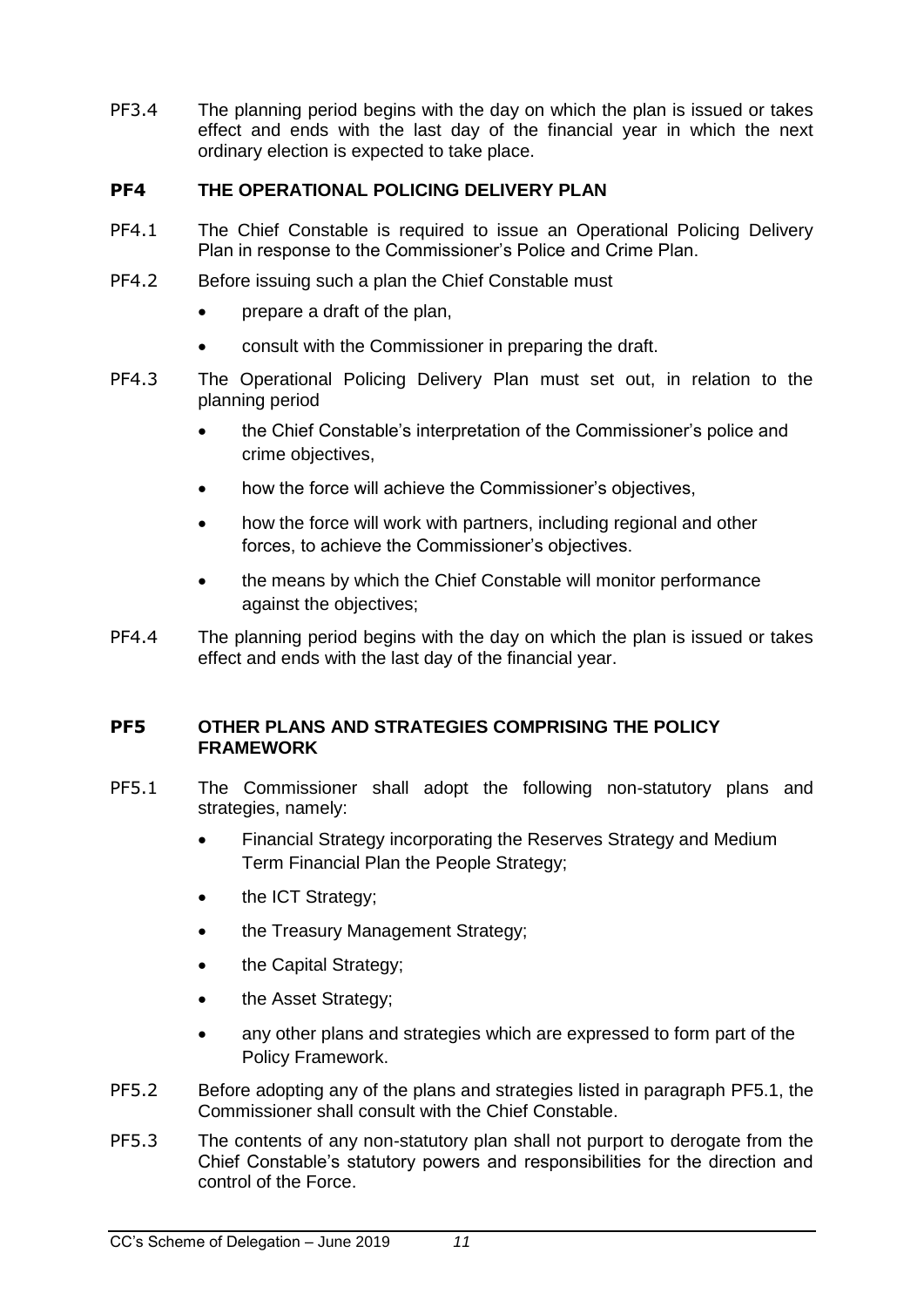#### <span id="page-11-0"></span>**PF6 ACTION AND DELIVERY PLANS**

- PF6.1 The Chief Constable will prepare action and delivery plans which will underpin the plans and strategies comprising the Policy Framework
- PF6.2 Action and delivery plans will be approved by the Commissioner annually or in accordance with a timetable agreed between the Chief Constable and the Chief Executive (or in default of agreement determined by the Commissioner)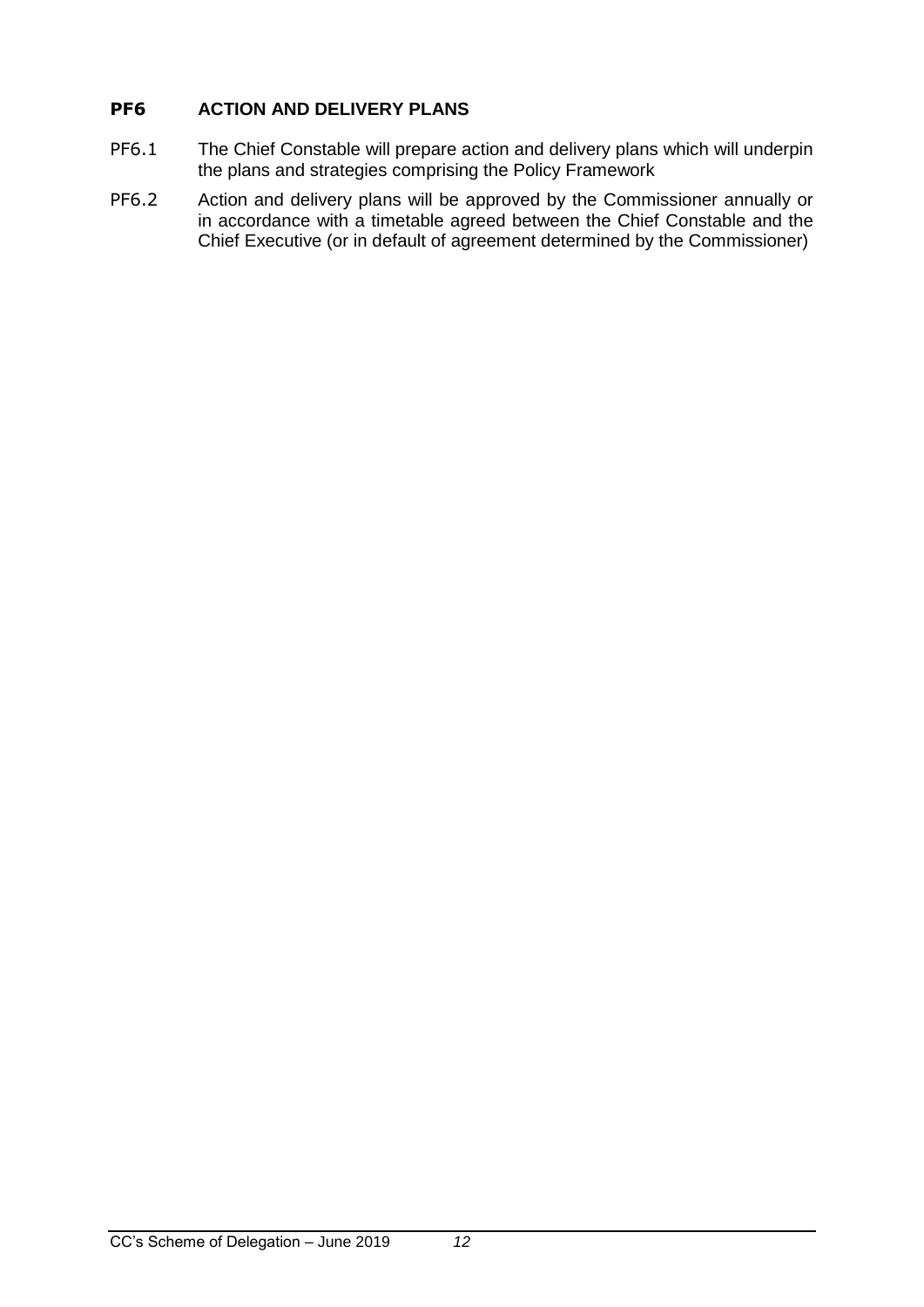#### <span id="page-12-0"></span>**SECTION FIVE**

#### <span id="page-12-1"></span>**MANAGEMENT OF HUMAN RESOURCES AND DESIGNATED FUNCTIONS**

#### <span id="page-12-2"></span>**DEPUTY CHIEF CONSTABLE**

#### <span id="page-12-3"></span>**HR1 FUNCTIONS DESIGNATED TO THE DEPUTY CHIEF CONSTABLE**

- HR1.1 The Chief will appoint a deputy to exercise his/her functions (except those which cannot be delegated, these are listed in paragraph HR2.2). The Deputy Chief Constable can give consent to the Assistant Chief Constable to carry out any functions in his/her absence (defined as leave or illness).
- HR1.2 The Chief Constable cannot give consent to his/her deputy to carry out the following functions:
	- issuing the Operational Policing Delivery Plan;
	- appointment, suspension or removal of the Assistant Chief Constable by requiring him/her to retire or resign;

#### <span id="page-12-4"></span>**FORCE CHIEF FINANCE OFFICER**

#### <span id="page-12-5"></span>**HR2 FUNCTIONS DESIGNATED TO THE FORCE CHIEF FINANCE OFFICER**

- HR2.1 The Force Chief Finance Officer is the financial adviser to the Chief Constable and has statutory responsibility to manage his/her financial affairs as set out in paragraph 4 of schedule 2 and paragraph 1 of schedule 4 to the Police Reform and Social Responsibility Act 2011 and section 114 of the Local Government Finance Act 1988. The Accounts and Audit (England) Regulations 2015 impose further responsibilities.
- HR2.2 As laid out in the revised Financial Management Code of Practice (FMCP), this statutory framework and the associated Policing Protocol Order 2011 mean that the Force Chief Finance Officer is responsible for:
	- ensuring that the financial affairs of the force are properly administered and that financial regulations drawn up by the PCC (developed in close consultation with the Chief Constable, the two Chief Finance Officers and the Chief Executive), are observed and kept up to date;
	- reporting to the Chief Constable, the PCC and the external auditor, any unlawful or potentially unlawful, expenditure by the Chief Constable, or officers of the Chief Constable; reporting to the Chief Constable, the PCC and the external auditor when it appears that expenditure of the Chief Constable is likely to exceed the resources available to meet that expenditure;
	- advising the Chief Constable on value for money in relation to all aspects of the force's expenditure;
	- advising the Chief Constable and the PCC on the soundness of the budget in relation to the force;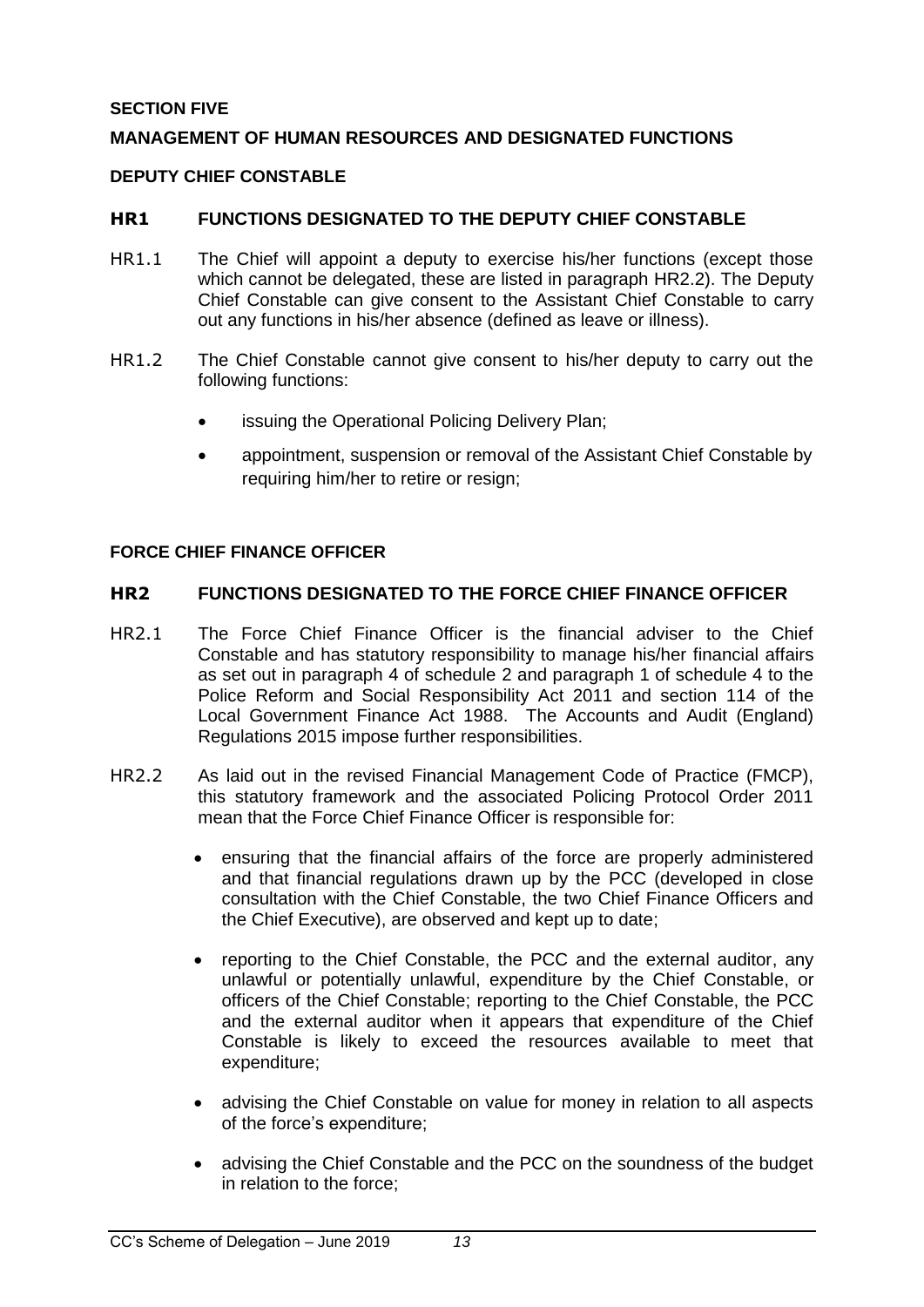- liaising with the external auditor;
- producing the statement of accounts for the Chief Constable and confirming that they present a true and fair view of the financial position of the Chief Constable at the end for the financial year to which it relates and of the Chief Constable's income and expenditure for that financial year; and
- providing information to the Commissioner's Chief Finance Officer as required to enable production of group accounts.
- HR2.3 The Force Chief Finance Officer has certain statutory duties which cannot be delegated, namely, reporting any potentially unlawful decisions by the force on expenditure and preparing each year, in accordance with proper practices in relation to accounts, a statement of the Chief Constable's accounts.
- HR2.4 The Force Chief Finance Officer is the Chief Constable's professional adviser on financial matters. To enable them to fulfil these duties the Force Chief Finance Officer:
	- must be a key member of the Chief Officer Group, helping it to develop and implement strategy and to resource and deliver the PCC's strategic objectives sustainably and in the public interest;
	- must be actively involved in, and able to bring influence to bear on, all strategic business decisions of the Chief Constable to ensure immediate and longer term implications, opportunities and risks are fully considered;
	- must lead the promotion and delivery by the Chief Constable of good financial management so that public money is safeguarded at all times and used appropriately, economically, efficiently and effectively;
	- must ensure that the finance function is resourced to be fit for purpose; andmust be suitably experienced and ensure professional knowledge is kept current through continuing professional development.
- HR2.5 The formal delegations, listed below, are those given to the Force Chief Finance Officer, which are in effect at the time of the publication of this scheme.
	- To approve the arrangements for securing and preparing the Chief Constable's accounts, and seek assurances that there are appropriate arrangements in place for the preparation of the force's accounts.
	- To settle appeals against decisions of the Senior Administrator of the Local Government Pension Scheme, in line with the Occupational Pension Schemes (Internal Dispute Resolution Procedures) Regulations 1996, in relation to employees of the Chief Constable.
	- To settle appeals against decisions of the Administrator of the Police Pension Scheme, in line with the Internal Dispute Resolution procedure under the Police Pension Regulations 1987 and the New Police Pension Scheme 2006.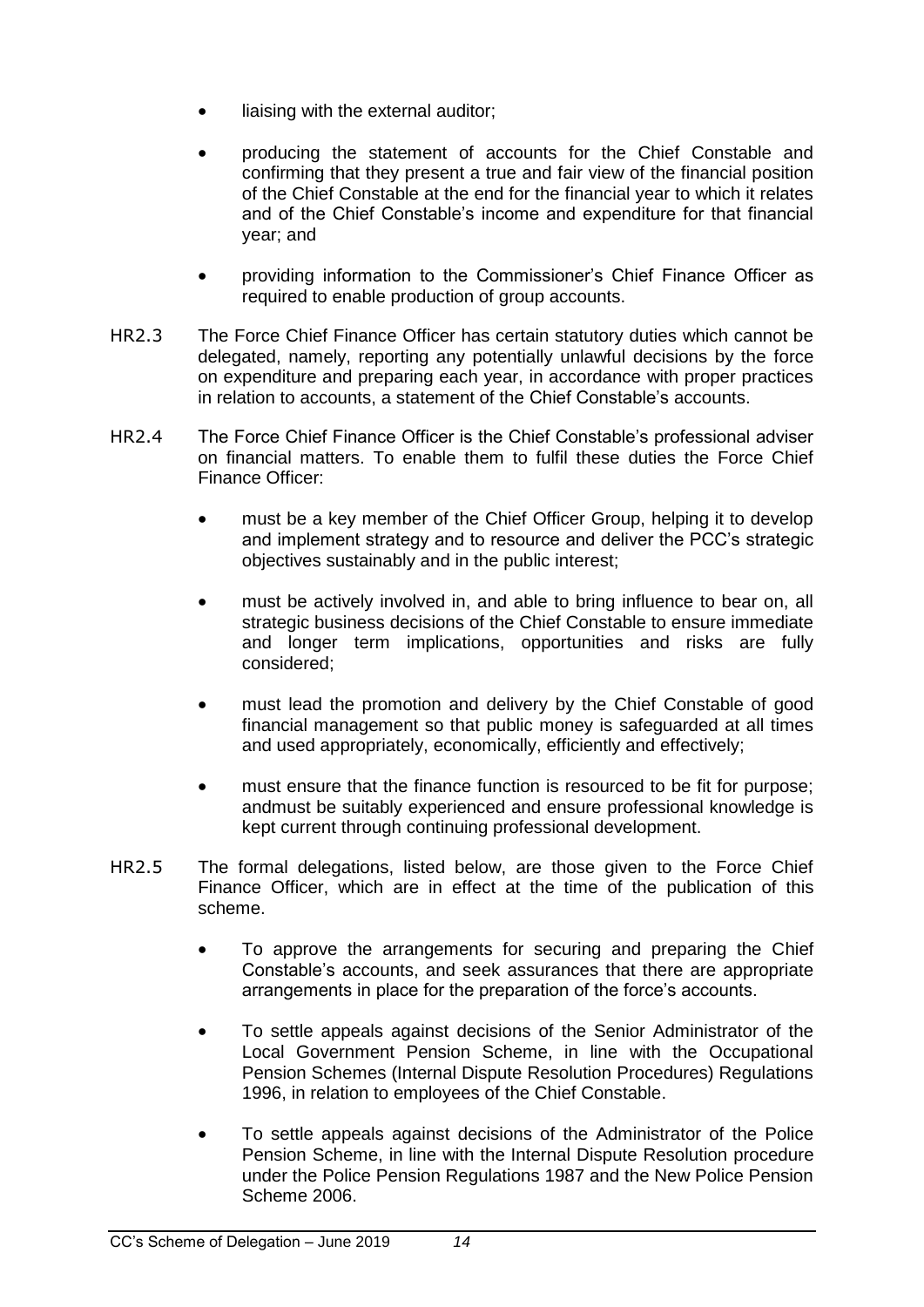- To prepare and annually review draft financial and contract regulations, in consultation with the PCC CFO, for approval by the Commissioner, or Deputy Commissioner, if appointed.
- To prepare and annually review draft expenses and benefits framework for approval by the Chief Constable.
- To determine when goods are surplus to requirements or obsolete and arrange for disposal in line with financial regulations.
- Provide for an adequate and effective joint internal audit service.
- To report to the external auditor on relevant matters.
- To approve the Information Sharing Protocol for Financial Information.

#### <span id="page-14-0"></span>**HR3 DEPUTY CHIEF CONSTABLE**

- HR3.1 To undertake the management of staffing resources for all staff employed by the Chief Constable in line with agreed policies and procedures.
- HR3.2 To obtain legal or other expert advice and to appoint legal professionals whenever this is considered to be in the Chief Constable's best interests and for his/her benefit and where this is necessary to enable the Chief Executive to properly discharge his/her duties as Monitoring Officer.
- HR3.3 To make sure, in consultation with the Chief Constable, appropriate arrangements are made to gather the community's views on the policing of Lincolnshire and preventing crime.

#### <span id="page-14-1"></span>**HR4 APPOINTMENT OF CIVILIAN STAFF**

HR4.1 The Chief Constable may appoint such staff as he/she thinks appropriate to enable him/her to exercise the functions of the Chief Constable. The appointment and dismissal of such staff is also delegated to other Chief Officers. All civilian staff appointments shall be made on the terms and conditions agreed by the Police Staff Support Council or on terms and conditions agreed by the Commissioner.